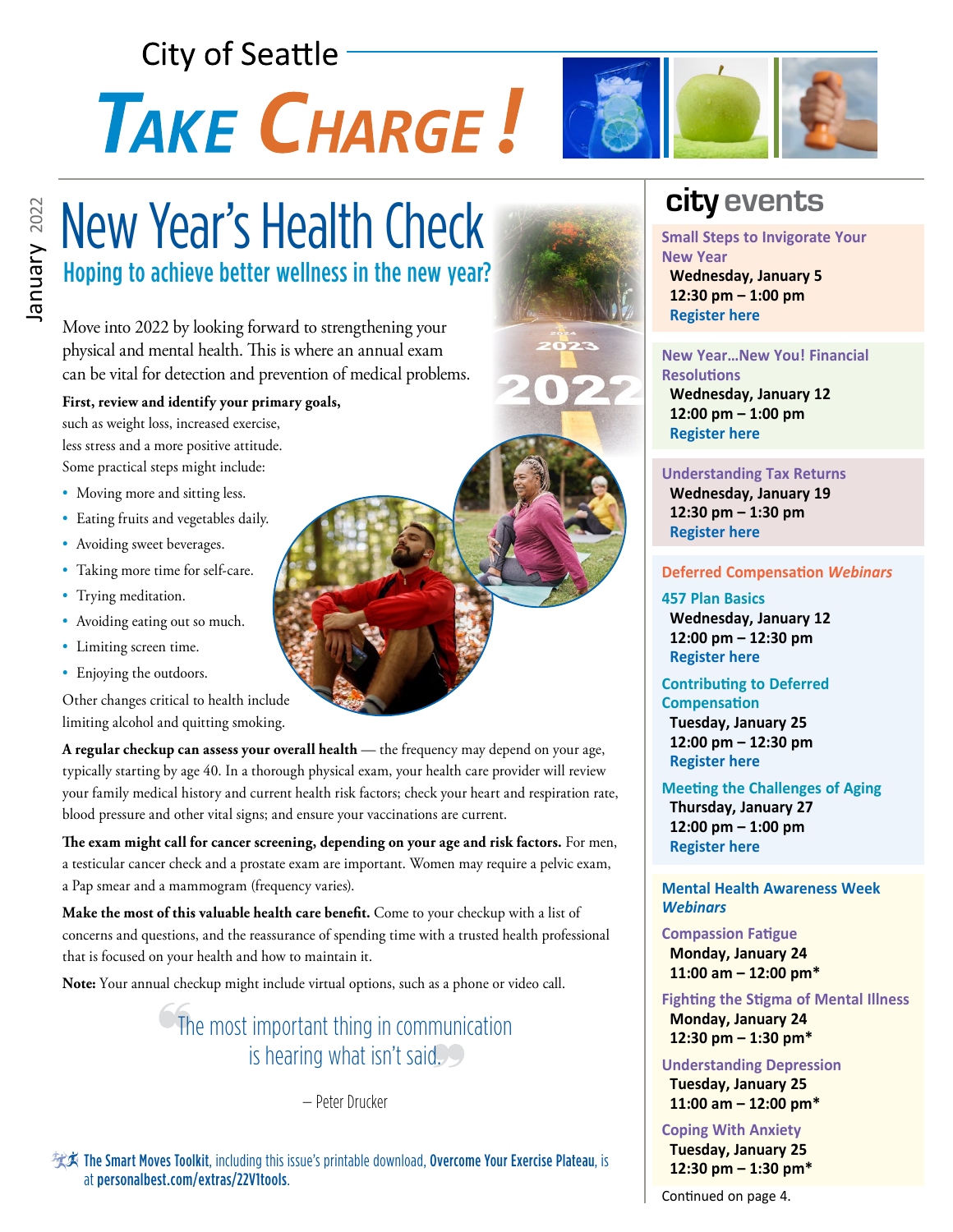## Losing Weight with Smart Devices

**Exercise is an effective way to lose weight.** And modern innovation offers many tools, apps and gadgets to assist with your fitness pursuits. They can help you lose weight by tracking your progress and keeping you motivated — provided you research your options before investing in them. Following is a quick review of some practical aids for losing weight and improving fitness.

**Fitness trackers are especially popular, wearable tools** that monitor your activities so that you see your performance results and continue to improve them. Such smart devices can analyze the muscle-to-fat tissue ratio in your body, track heart rate, steps, calories burned, sleep and even your mood. Trackers can identify and monitor different types of activities, such as walking, moving at work or training at various levels of difficulty. Choose a tracker that communicates via Wi-Fi or Bluetooth with your smartphone so you can monitor your results.

**Smartwatches** can encourage wearers to jog or walk regularly and include the basic functions of a step counter, lap counter and calorie tracker. Like smartphones, they use touchscreens, offer apps and may record your heart rate and other vital signs.

**Weight loss apps** have helped many people with the motivation and discipline needed to lose weight and keep it off. Whether you're looking to count calories, log meals or track your workouts, you'll find apps for smart devices.

## Wheelchair Workouts

**Using a wheelchair needn't keep you from pursuing physical activities** — and staying mobile is essential to your health and enjoyment of life. Regular exercise will help preserve or build muscle strength so you can do everyday tasks more easily. And it helps reduce your risk for heart trouble and weight gain, while it eases depression and anxiety.

**Just getting started?** Focus on upper-body strengthening. Here are two simple key exercises to get you motivated:

**Ball squeeze —** Sitting up straight in your chair, hold a medicine ball or basketball up to your chest. The more you squeeze the ball, the harder you will be working your chest and arm muscles. Push the ball out in front of you until your elbows are nearly straight, and continue to squeeze the ball for a count of five. Moving slowly, repeat ten times.

**Knee rise —** With your feet flat on the ground or flat on your footplate, slowly lift one of your legs as far as you can comfortably manage and bend your knee back toward you. Hold that pose for five seconds. Then lower your foot and repeat the exercise with your other leg; do ten times with each leg.

**The weight loss technology market continues to expand,** and you can find many options for health and fitness pursuits, including



millions of apps. However, not all devices are worth owning; some can be flawed, unfinished or useless.

**Also,** *before* **you buy,** learn how devices and apps handle your private information, including name, contact information and your location. Read the privacy policy and information about how the app uses your personal data. The same goes for places you may share your data (e.g., miles walked or calories burned), such as social media. Review the app's permissions, and limit location permissions. Don't use your social network account to sign into an app. Doing this often allows the app and the social media platform to collect information from each other. To learn more, search for **protect and secure health information** at **[healthit.gov](http://healthit.gov)**.

**Studies published in recent years** have shown promising results for digital weight management among different populations. However, more research is needed to determine how successful weight loss devices and apps are in the long term and to analyze their use among racial and ethnic minorities.



**Alternate your activities to avoid overuse injuries,** particularly neck and shoulder pain. You might also check out online workouts and try calming yoga sessions. Before starting any new physical activities, check with your health care provider; consider working with a physical therapist.

### **Weekly activity goals for adults with disabilities:**

- **1.** Aim for 150 minutes of moderate-intensity cardiovascular activity with each session lasting for at least ten minutes.
- **2.** Do two or more sessions of moderate- or high-intensity strengthtraining activities involving all major muscle groups.

**If you cannot meet these guidelines,** aim for regular physical activity according to your ability and avoid inactivity whenever possible.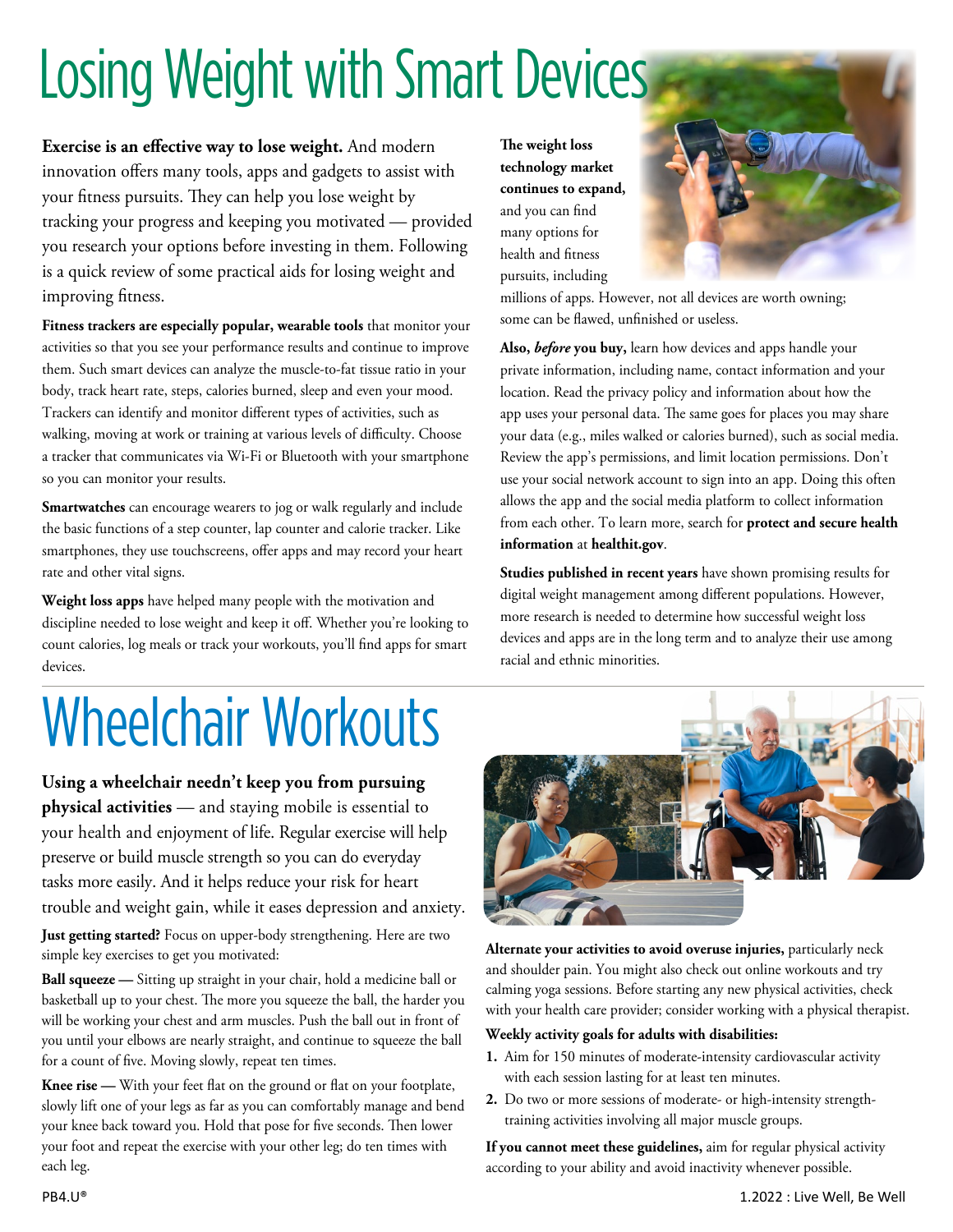

### **Medication errors kill 7,000 to 9,000 Americans annually.**

To avoid medication mistakes, be proactive. Ask your health care provider and pharmacist about possible side effects of drugs you're prescribed, as well as interactions with any other prescriptions you are taking. Find out how to store the medication (e.g., refrigeration). Keep a list of all over-the-counter drugs, supplements, herbs and other prescriptions you take. Share the list with your provider and pharmacist; ask about possible interactions with your new medication. If you experience unexpected reactions from a drug, call your provider or pharmacist immediately. Keep your medications in their labeled containers to avoid confusing them.

### Shop Smart **tip** of the **month**

**Looking to save a few dollars at the supermarket?** Here are three important tips:

**1.** Buy no-name or store brands, which offer the same quality as brand names at lower prices.

**2.** Use apps, coupons and flyers to look for sales.

**3.** Cut and chop foods yourself. A whole chicken is less expensive than chicken parts; whole carrots are cheaper than grated or baby carrots, and a brick of cheese costs less than shreds.

## Seasonal Flavors

By Cara Rosenbloom, RD

**It's a smart idea to add more vegetables and fruit to your diet,** yet about 90% of Americans fall below the recommended intake for vegetables, and 80% don't eat enough fruit. Aim for two and a half cups of vegetables and two cups of fruit per day.

**When possible, choose vegetables and fruits that are in season,** which means they will likely cost less, and be nutrient-rich when you buy them, since they have not lost nutrients in transit from overseas. Here's a guide to buying vegetables and fruit in each season:



- **• Winter:** Broccoli, cauliflower, leafy greens, citrus fruits and root vegetables, such as carrots, beets and turnips.
- **• Spring:** Asparagus, peas, Swiss chard, rhubarb, radishes, leeks and lettuce.
- **• Summer:** Berries, corn, cucumber, tomato, zucchini, peaches, cherries, melon and green beans.
- **• Fall:** Apples, pears, butternut squash, pumpkin, sweet potato and Brussels sprouts.

**In the off-season when variety wanes,** head to the grocer's freezer for a wonderful assortment of vegetables and fruit. Frozen at the peak of ripeness, these items retain as many vitamins and minerals as fresh and sometimes more. Canned fruits and vegetables are also a good option, but try to find varieties without added sugar or salt.

**Ask the supermarket staff or the purveyors at the farmer's market** for ideas about how to prepare vegetables. If your usual diet isn't filled with produce, find ways to flavor your vegetables so you love the taste. You can add herbs, spices, salad dressing or grated cheese to bump up the flavor, and can experiment with raw, roasted, grilled, baked and stir-fried textures to see which you prefer.

**If you have a green thumb,** plant a small garden on your windowsill or in your backyard. Tomatoes, lettuce, herbs, zucchini, peas and cucumbers are among the easiest to grow.

### **Sheet Pan Chicken Fajitas**

- 1½ lbs (24 oz.) skinless chicken breast strips
- 
- 
- 
- 
- 3 sweet peppers, seeded and cut into strips
- 1 red onion, sliced into rounds
- 8 corn tortillas
- ¼ cup salsa
- 1 cup fresh chopped cilantro
- 1 lime, quartered

**easy** recipe

**Preheat** oven to 400°F. **Line** a baking sheet with parchment paper. **Place** chicken strips in a wide bowl, and coat with olive oil. **Add** chili powder, cumin, smoked paprika, oregano, salt and garlic powder. **Stir** to coat chicken evenly with spice mixture. **Transfer** chicken to lined baking sheet. **Add** sweet peppers and onion around chicken in single layer. **Bake** 20-25 minutes, or until chicken reaches 165°F internal temperature. **Serve** with tortillas, salsa, cilantro and lime wedges.

**Makes 4 servings. Per serving:** 395 calories | 46g protein | 8g total fat | 1g saturated fat 4g mono fat | 2g poly fat | 39g carbohydrate | 7g sugar | 9g fiber | 452mg sodium 



1 tbsp extra-virgin olive oil 2 tsp chili powder

- 1 tsp each cumin, smoked paprika and dried oregano
- ½ tsp each salt and garlic powder